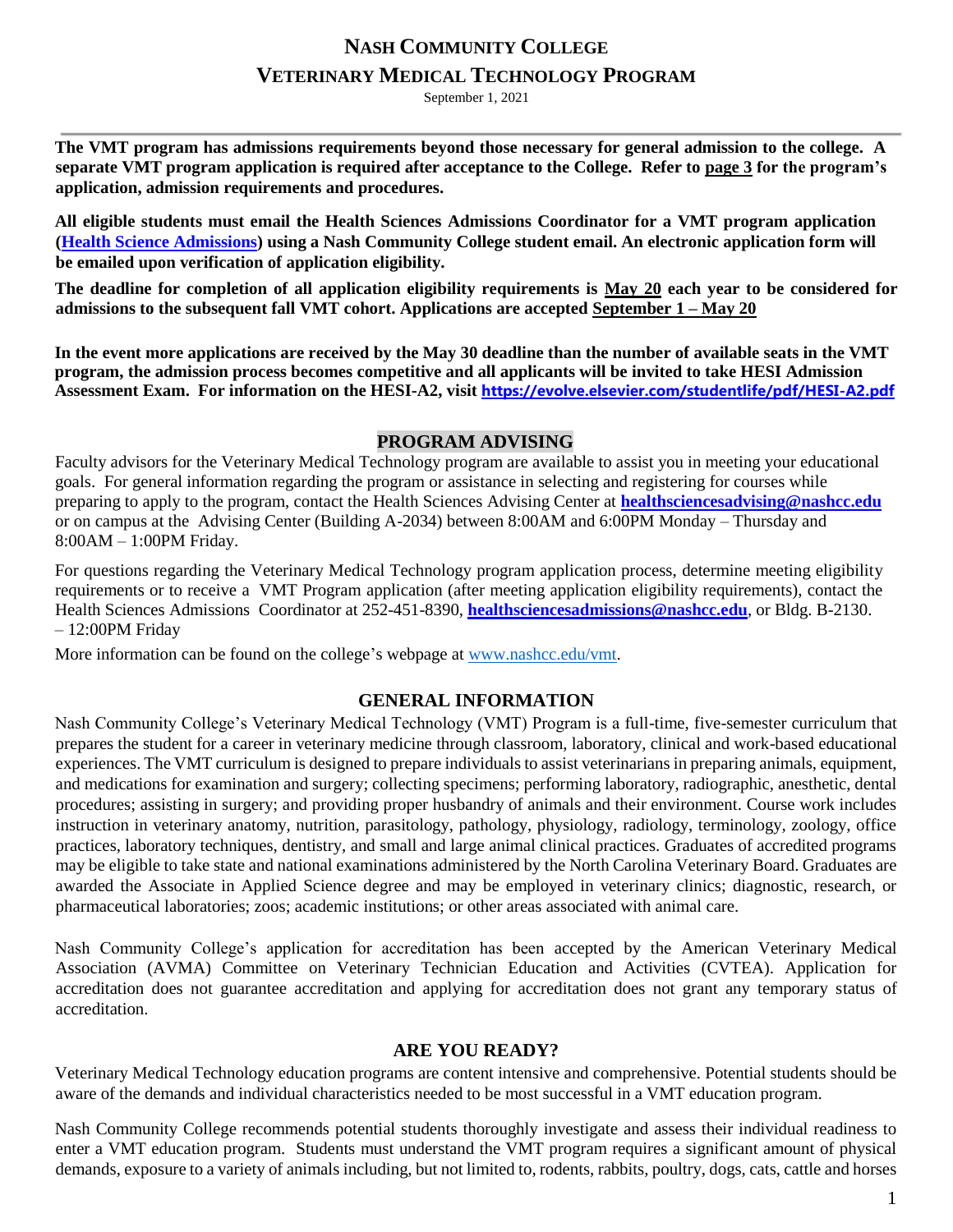leading to increased risk of personal injury within the animal care environment, and the ability to provide off-hour animal care duties as needed (including weekends).

## **CRIMINAL BACKGROUND AND DRUG SCREEN POLICY**

Criminal background checks and drug screens are not required for admissions to the VMT program. However, students can expect to submit to criminal background checks (state and/or federal, which may also include fingerprint, sex offender index, social security verification and health care fraud and abuse) and drug screens in order to meet regulatory criteria of facilities participating in clinical, laboratory or work-based components of the VMT program once admitted to the program. The VMT faculty recognizes and is fully supportive of clinical facilities mandating criminal background checks and /or drug screens on students in the program.

If a clinical facility prohibits a VMT student from participating at the facility based on the results of a criminal background check and /or drug screen, the student will be dismissed from the VMT program. No alternative clinical, laboratory or work-based experiences will be arranged on behalf of the student, resulting in the inability of the student to meet the curriculum requirements of the program. Students are encouraged to follow due process procedures described in the VMT program *Student Handbook* should they feel ineligibility was determined as a result of false or inaccurate information.

Students can expect to absorb all costs related to criminal background checks and/or drug screens. Specific procedures will be provided to students in the VMT program upon acceptance and enrollment. Students should also expect to submit to a criminal background check, at their own cost, when seeking initial eligibility for state licensure or credentialing.

## **CLINICAL EDUCATION EXPECTATIONS**

The VMT program requires clinical, laboratory or work-based learning (externship) experiences throughout the program. Off campus learning facilities are located in Nash and surrounding counties. Students can expect to have additional costs for uniforms, meals and travel to complete the clinical, laboratory or work-based components of the VMT curriculum. RELIABLE TRANSPORTATION IS CRITICAL!!

## **Off Campus Clinical, Laboratory or Work Based Learning Eligibility**

Students are assigned to facilities that have a current education agreement with the VMT program at Nash Community College. If an assigned facility prohibits a student in the VMT program from participating in or completing the learning experience, no alternative experience will be arranged on behalf of the student. This will result in the student being unable to meet the curriculum requirements of the VMT program and, ultimately, being dismissed from the program. Examples (not inclusive) of situations which may lead to a facility's decision to prohibit or terminate a student's learning experience, are:

- 1. Results of a background check or drug screen (including all forms listed in the Criminal Background Check and Drug Screen policy);
- 2. Inability to demonstrate current physical examination, and immunizations;
- 3. Issues surrounding a student's previous employment at the facility;
- 4. Significant concerns or issues identified by representatives of the facility relating to the unsafe, unethical, illegal, or generally unprofessional conduct of a student;
- 5. Non-adherence to the facility's personnel and dress code policies, which includes the appearance or visibility of body art and piercings.

## **ACADEMIC REGULATIONS**

In addition to the general institutional academic policies described in the *College Catalog*, the Veterinary Medical Technology curriculum adheres to the following standards:

- 1. A minimum grade of C or S (satisfactory) is required on all non-VET prefix courses in order for them to be accepted for credit in the VMT program.
- 2. A minimum grade of B or S (satisfactory) is required on all VET and WBL prefix courses in order for them to be accepted for credit in the VMT program.
- 3. A grade below B or a U (unsatisfactory) for any VET or WBL prefix course, or failure to complete any non-VET prefix courses required after admission into the program is grounds for dismissal. Readmission at the point of interruption is not guaranteed. Refer to the Readmission Policy for specific details.
- 4. The student must maintain a 2.0 or greater GPA from the time of acceptance until program completion to remain eligible for a seat in the program.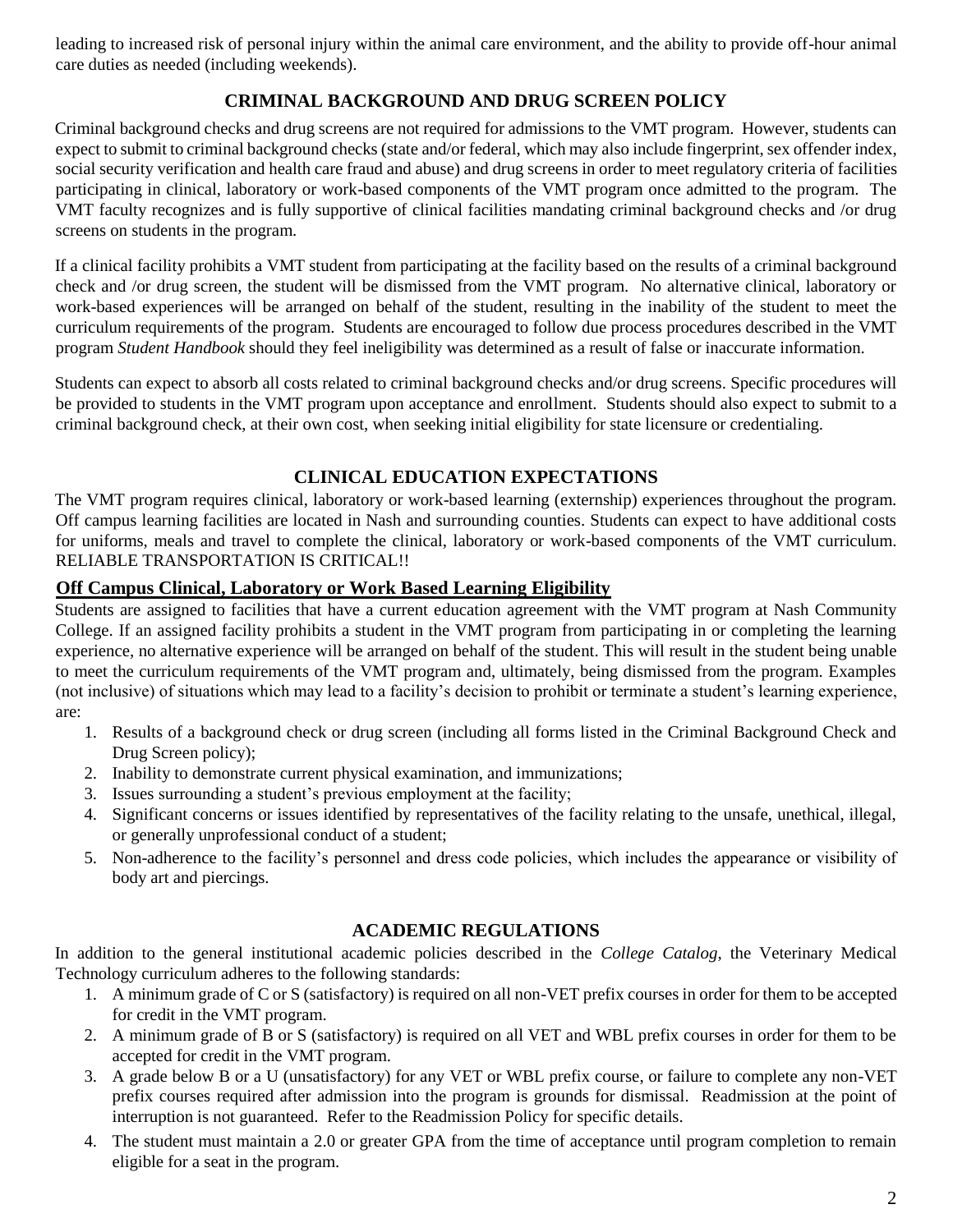## **ADMISSION PROCEDURE**

## **VETERINARY MEDICAL TECHNOLOGY - A45780**

## **Step 1. NASH COMMUNITY COLLEGE APPLICATION**

Students must complete the general admissions application to Nash Community College by **May 18th** either online a[t](http://www.nashcc.edu/) [www.nashcc.edu](http://www.nashcc.edu/) or on campus at Student and Enrollment Services. The application process includes residency verification, submission of high school and all post-secondary transcripts required for program admission as described in the *College Catalog*.

## **Step 2. VETERINARY MEDICAL TECHNOLOGY PROGRAM APPLICATION PROCESS**

A. Submit a VMT program application to the Health Sciences Admissions Coordinator by **May 20th** for consideration of admission in the following fall semester (August). Contact the Health Sciences Admissions Coordinator at healthsciencesadmissions@nashcc.edu for an application to the Veterinary Medical Technology Program.

To be eligible for a program application, the student must meet the following criteria:

- 1. Students must be eligible for enrollment in ENG 111 and MAT 171
- 2. The student's overall grade point average must meet or exceed 2.000.
- B. Eligible applicants will be invited by the Admissions Coordinator to take the HESI admission assessment (A2) on annually established dates. Testing will be offered at Nash Community College and allowed once per calendar year. Test scores are valid for two years. The higher score will count towards admission. Students will be required to pay the cost to take the A2 at the time of scheduling. Picture ID is required at the testing site. Nash Community College will only accept A2 scores that are directly transferred from HESI.

## **Step 3. DETERMINATION OF ADMISSION STATUS**

Applicants are ranked and selected for admission based upon the HESI-A2 composite percentage score and the **ability for a maximum of 9 additional points for a total ranking score based on the following:** 

| <b>Criteria</b>               | By the program application deadline date May 20th                                                                                                                                                                                                                | <b>Points</b> |
|-------------------------------|------------------------------------------------------------------------------------------------------------------------------------------------------------------------------------------------------------------------------------------------------------------|---------------|
| CHM 130/130A                  | Couse completion with a grade of C or higher                                                                                                                                                                                                                     | 2 points      |
| <b>MAT 171</b>                | Course completion with a grade of C or higher                                                                                                                                                                                                                    | 2 points      |
| <b>Awarded Degree</b>         | Associate, Bachelor, etc. (must be reflected on the official transcript submitted to<br>Admissions by the application deadline)                                                                                                                                  | 2 points      |
| Experience                    | Current employment as a Veterinary Assistant, completing a Veterinary Certificate<br>program, or demonstrating related work or training experience and handling exposure to<br>animals.<br>Documentation must be submitted to Admissions by application deadline | 2 points      |
| Nash CC current<br>enrollment | Must have been enrolled in course during Spring Semester                                                                                                                                                                                                         | 1 point       |

- **Step 4.** Applicants will be notified of their admission status by e-mail utilizing your student email address prior to the extended registration period for fall semester. All program correspondence will occur through the Nash Community College student e-mail. Applicants notified of conditional admission **must complete the following steps by the established deadlines to be accepted into the VMT Program:**
	- 1. Submit evidence of a recent (within one year) physical examination, using a form provided by the College and available from the Health Sciences Admissions Coordinator.
	- 2. Must show proof of a current tetanus vaccination. It is also strongly recommended that the student receive the pre-exposure rabies vaccine. If a student opts to receive the rabies vaccine, it should be completed by the Fall Semester of the first year. If a student has already received the vaccine, proof of an adequate blood titer within the previous 2 years should be provided. If a student declines the rabies vaccine then a waiver must be signed.
	- 3. Submit evidence of current Health Insurance

*In the event that the ranking process results in the same ranking score for more than one student to be offered a seat, priority will be given first to a student currently attending NCC, then the highest overall GPA.* 

**Nash Community College does not discriminate on the basis of race, color, national origin, sex, sexual orientation, gender, gender expression, gender identity, genetic information, disability, age, religion, or veteran status in its programs or activities.**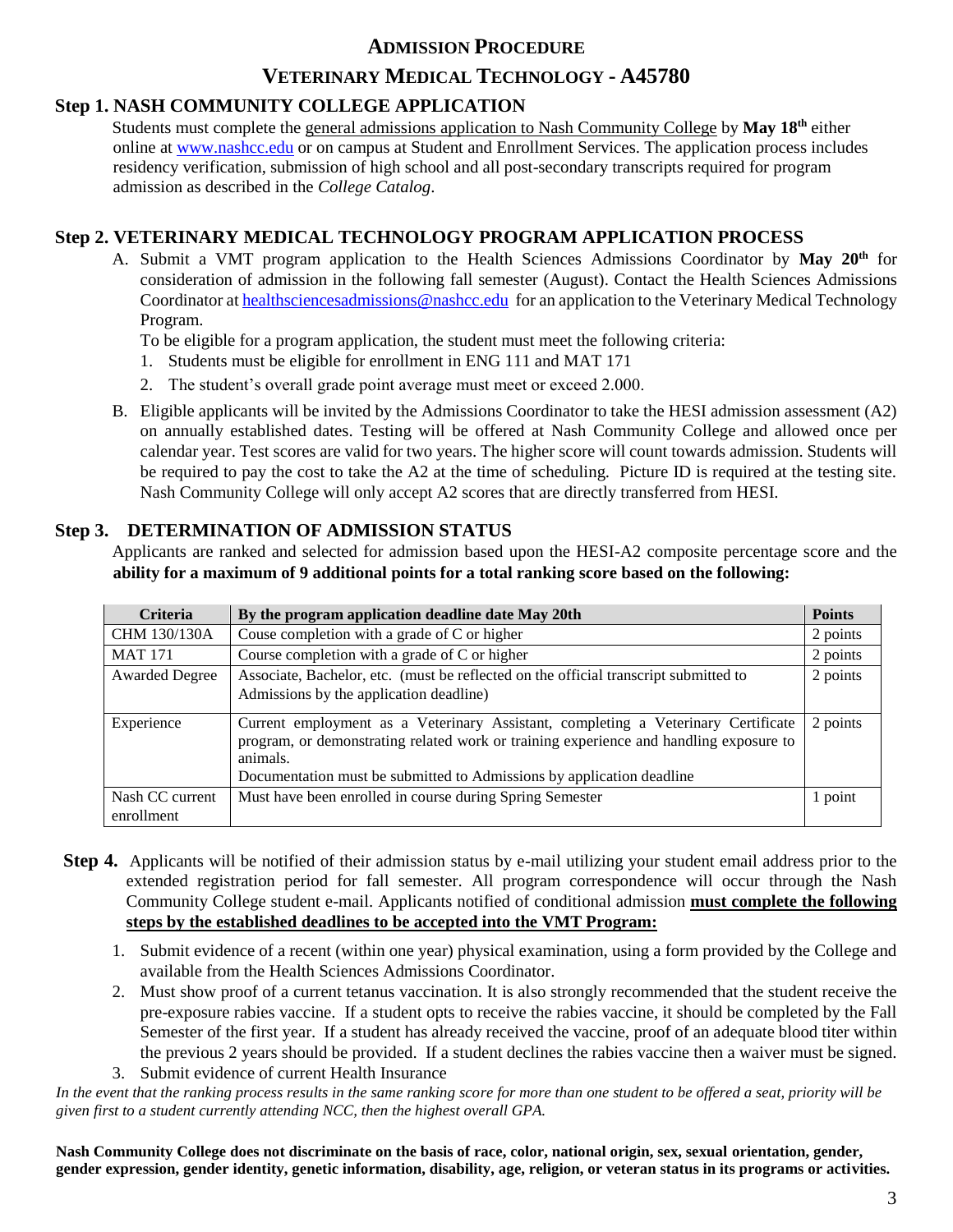| Associate Degree in Veterinary Medical Technology - A45780 Curriculum Sequence Checklist           |      |                                 |                                    |                  |                             |                  |                |
|----------------------------------------------------------------------------------------------------|------|---------------------------------|------------------------------------|------------------|-----------------------------|------------------|----------------|
| <b>First Semester (FALL)</b><br>Prerequisite<br><b>Class</b><br>Lab<br><b>Exp</b><br><b>Credit</b> |      |                                 |                                    |                  |                             |                  |                |
| <b>ACA</b>                                                                                         | 122  | <b>College Transfer Success</b> |                                    | $\boldsymbol{0}$ | $\overline{c}$              | $\boldsymbol{0}$ | $\mathbf{1}$   |
| <b>ENG</b><br><b>OR</b>                                                                            | 110  | Freshman Composition            | <b>DRE 097</b>                     |                  |                             |                  |                |
| <b>ENG</b>                                                                                         | 111  | Writing and Inquiry             | <b>DRE 098</b>                     | 3                | $\boldsymbol{0}$            | $\boldsymbol{0}$ | 3              |
| <b>CHM</b>                                                                                         | 130  | Gen, Org, & Biochemistry        | DRE 097, DMA 060                   | 3                | $\boldsymbol{0}$            | $\boldsymbol{0}$ | $\mathfrak{Z}$ |
| <b>CHM</b>                                                                                         | 130A | Gen, Org, & Biochemistry Lab    | DRE 097, DMA 060                   | $\boldsymbol{0}$ | 2                           | $\boldsymbol{0}$ | $\mathbf{1}$   |
| <b>VET</b>                                                                                         | 110  | Animal Breeds & Husbandry       | Admission to VMT                   | 2                | $\overline{c}$              | $\mathbf{0}$     | 3              |
| <b>VET</b>                                                                                         | 121  | Vet Medical Terminology         | Admission to VMT                   | 3                | $\boldsymbol{0}$            | $\boldsymbol{0}$ | 3              |
| <b>VET</b>                                                                                         | 123  | Veterinary Parasitology         | Admission to VMT                   | $\overline{c}$   | 3                           | $\boldsymbol{0}$ | 3              |
|                                                                                                    |      |                                 |                                    |                  |                             |                  | 17             |
|                                                                                                    |      | <b>Second Semester (SPRING)</b> |                                    |                  |                             |                  |                |
| <b>MAT</b>                                                                                         | 171  | Precalculus Algebra             | DMA 010 - 080 or MAT 121           | 3                | $\overline{c}$              | $\mathbf{0}$     | 4              |
| <b>PSY</b>                                                                                         | 150  | General Psychology              | <b>DRE 097</b>                     | 3                | $\boldsymbol{0}$            | $\boldsymbol{0}$ | 3              |
|                                                                                                    |      |                                 | ACA 122, CHM 130/130A, VET 110,    |                  |                             |                  |                |
| <b>VET</b>                                                                                         | 120  | Vet Anatomy & Physiology        | VET 120, VET 121                   | 3                | 3                           | $\boldsymbol{0}$ | $\overline{4}$ |
|                                                                                                    |      |                                 | ACA 122, CHM 130/130A, VET 110,    |                  |                             |                  |                |
| <b>VET</b>                                                                                         | 131  | Vet Lab Techniques I            | VET 120, VET 121, VET 123          | 2                | $\ensuremath{\mathfrak{Z}}$ | $\boldsymbol{0}$ | 3              |
|                                                                                                    |      |                                 | ACA 122, CHM 130/130A, VET 110,    |                  |                             |                  |                |
| <b>VET</b>                                                                                         | 133  | Vet Clinical Practice I         | VET 120, VET 121                   | $\overline{c}$   | 3                           | $\boldsymbol{0}$ | 3              |
|                                                                                                    |      | <b>Third Semester (SUMMER)</b>  |                                    |                  |                             |                  | 17             |
|                                                                                                    |      |                                 | <b>DRE 097</b>                     | 3                |                             | $\boldsymbol{0}$ | $\mathfrak{Z}$ |
| <b>COM</b>                                                                                         |      | Elective (110, 120 or 231)      |                                    |                  | $\boldsymbol{0}$            |                  |                |
|                                                                                                    |      |                                 | MAT 171, PHY 150, VET 120, VET     |                  |                             |                  |                |
| <b>VET</b>                                                                                         | 125  | Veterinary Diseases I           | 131, VET 133                       | $\overline{c}$   | $\boldsymbol{0}$            | $\boldsymbol{0}$ | $\overline{2}$ |
|                                                                                                    |      |                                 | MAT 171, PHY 150, VET 120, VET     |                  |                             |                  |                |
| <b>VET</b>                                                                                         | 137  | Vet Office Practices            | 131, VET 133                       | $\mathbf{1}$     | $\sqrt{2}$                  | $\boldsymbol{0}$ | $\sqrt{2}$     |
| <b>Fourth Semester (FALL)</b>                                                                      |      |                                 |                                    |                  |                             |                  | 7              |
| HUM/FA                                                                                             |      | Elective                        | course dependent                   | 3                | $\boldsymbol{0}$            | 0                | 3              |
| <b>VET</b>                                                                                         | 126  | Veterinary Diseases II          | COM 110/120/231, VET 125, VET 137  | $\mathbf{1}$     | 3                           | $\boldsymbol{0}$ | 2              |
|                                                                                                    |      |                                 | COM 110/120/231, VET 125, VET 131, |                  |                             |                  |                |
| <b>VET</b>                                                                                         | 211  | Vet Lab Techniques II           | <b>VET 137</b>                     | $\overline{c}$   | $\ensuremath{\mathfrak{Z}}$ | $\boldsymbol{0}$ | 3              |
|                                                                                                    |      |                                 | COM 110/120/231, VET 125, VET 133  |                  |                             |                  |                |
| <b>VET</b>                                                                                         | 213  | Vet Clinical Practice II        | <b>VET 137</b>                     | 1                | 9                           | $\boldsymbol{0}$ | 4              |
| <b>VET</b>                                                                                         | 215  | Vet Pharmacology                | COM 110/120/231, VET 125, VET 137  | 3                | $\boldsymbol{0}$            | $\boldsymbol{0}$ | 3              |
|                                                                                                    |      |                                 |                                    |                  |                             |                  |                |
|                                                                                                    |      |                                 | HUM/FA, VET 126, VET 211, VET      |                  |                             |                  |                |
| WBL                                                                                                | 112A | Work-based Learning 1           | 213, VET 215                       | $\boldsymbol{0}$ | $\boldsymbol{0}$            | 10               | $\mathbf{1}$   |

## **16**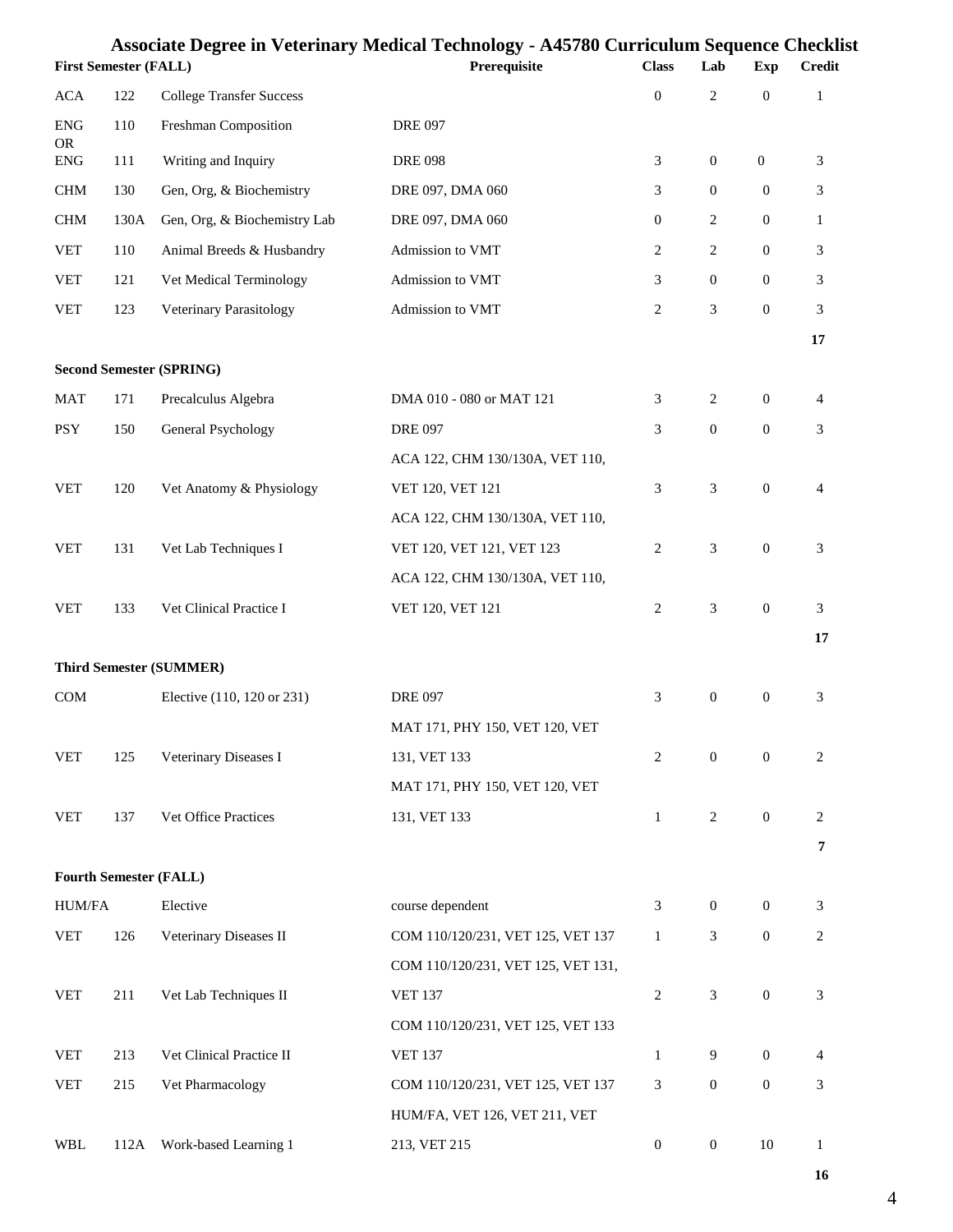#### **Fifth Semester (SPRING)**

|            |      |                            | HUM/FA, VET 126, VET 211, VET   |              |                |                |                |
|------------|------|----------------------------|---------------------------------|--------------|----------------|----------------|----------------|
| <b>VET</b> | 212  | Vet Lab Techniques III     | 213, VET 215, WBL 112A          | 2            | 3              | $\overline{0}$ | 3              |
|            |      |                            | HUM/FA, VET 126, VET 211, VET   |              |                |                |                |
| <b>VET</b> | 214  | Vet Clinical Practice III  | 213, VET 215, WBL 112A          | 1            | 9              | $\overline{0}$ | $\overline{4}$ |
|            |      |                            | HUM/FA, VET 120 VET 126, VET    |              |                |                |                |
| <b>VET</b> | 217  | Large Animal Clin Practice | 211, VET 213, VET 215, WBL 112A | 2            | 3              | $\overline{0}$ | 3              |
|            |      |                            | HUM/FA, VET 126, VET 211, VET   |              |                |                |                |
| <b>VET</b> | 237  | <b>Animal Nutrition</b>    | 213, VET 215, WBL 112A          | 3            | $\overline{0}$ | $\overline{0}$ | 3              |
|            |      |                            | VET 212, VET 214, VET 217, VET  |              |                |                |                |
| <b>WBL</b> | 112B | Work-based Learning 1      | 237, WBL 112A                   | $\mathbf{0}$ | $\overline{0}$ | 10             | 1              |
|            |      |                            |                                 |              |                |                | 14             |
|            |      |                            |                                 |              |                |                |                |

#### **TOTAL HOURS FOR GRADUATION 71**

### **ESITMATED PROGRAM COSTS**

Nash Community College tuition and fees are set by the State Board of Community College and are subject to change without notice. College tuition and fees are detailed at [https://www.nashcc.edu/admissions/tuition-and-fees.](https://www.nashcc.edu/admissions/tuition-and-fees) Additional VMT program related expenses are estimated around \$2,200.00 and are detailed **[here](https://docs.google.com/document/d/1KIva_QC9WdM2DHszVNZ1giUPDI0j0I4daym1RyrTXXY/edit?usp=sharing)**[.](https://docs.google.com/document/d/1KIva_QC9WdM2DHszVNZ1giUPDI0j0I4daym1RyrTXXY/edit?usp=sharing) 

#### *Please note this information is intended for estimated cost only and is subject to change without notice.*

### **FINANCIAL AID**

Nash Community College makes every effort to provide financial assistance, where need exists, for students whose primary goal is to acquire post-secondary education. The NCC *College Catalog* details the Financial Aid process and types of aid available.

Department of Education regulations dictate to colleges what criteria must be met before financial aid awards from federal and state funds can be disbursed. One such criterion includes the requirement that late starting classes have proper attendance documentation before funds can be disbursed. Distribution of financial aid awards will be adjusted for late start classes**.** 

Scholarship opportunities are available for students accepted into the VMT program through the NCC Foundation. Students are encouraged to apply.

### **More detailed information concerning financial aid is available from the College's Financial Aid Office at 252- 451-8404 or by sending an e-mail t[o](http://www.nashcc.edu/admissions/financial-aid) [www.nashcc.edu/admissions/financial-aid.](http://www.nashcc.edu/admissions/financial-aid)**

## **EXPOSURE AND INJURY RISK IN VETERINARY MEDICAL TECHNOLOGY**

Students should be aware of the risks of injury from small and large animals (e.g. bites, scratches, kicks) in the VMT program as well as zoonotic disease risks (e.g. rabies, ringworm, brucellosis, intestinal parasites, toxoplasmosis and leptospirosis). It is important for students to always follow standard precautions, policies and procedures to minimize these risks.

## **READMISSION POLICY**

The following policy clarifies the conditions under which a student, who exits the program, without satisfying all of its requirements, may return to the program to resume progress toward the Associate in Applied Science in Veterinary Medical Technology.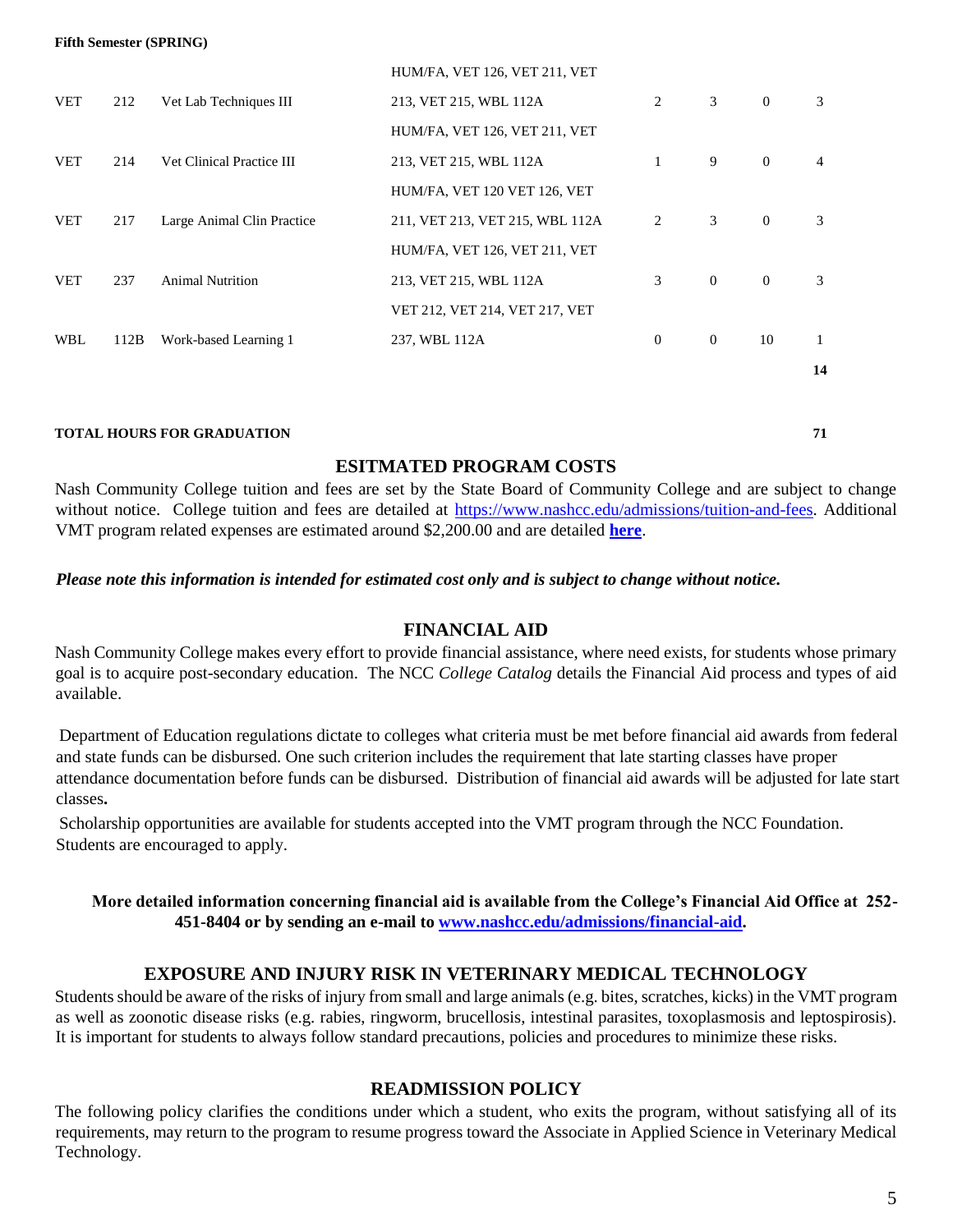- 1. A student who fails to complete any of the VMT program as scheduled may reapply to the program by meeting the admissions criteria that are in effect at the time of reapplication. Students who reapply to re-enter at the point of non-progression will be considered if less than three (3) years has passed. In situations where greater than three (3) years has passed, the student will need to apply through the general application process, and be expected to start the beginning of VMT prefix courses.
- 2. Re-entry into the programs is not guaranteed and will be considered on a case-by-case basis considering the point of re-entry, the number of currently enrolled students at the point of re-entry, and space availability for confirmed off-campus clinical, laboratory and work-based learning experiences.
- 3. The student will be required to demonstrate retention of knowledge and skills in VMT technical courses by successfully completing both a written proficiency examination and laboratory competency examination for each prerequisite course to the point of re-entry, regardless of an original passing grade for the course.
- 4. A student dismissed from the VMT program as a result of inappropriate internet use; misconduct or unprofessional behavior during on- and off-campus learning activities; non-adherence to laboratory safety, clinical education and policies; or, significant concerns in regard to clinical expectations for safety, ethical, and legal standards will not be considered for re-entry to the VMT Program or subsequent admissions to any health sciences program at Nash Community College.

|                             | <b>VMT FACULTY and ADVISING</b>                 |                        |  |  |
|-----------------------------|-------------------------------------------------|------------------------|--|--|
| <b>VMT Program Director</b> | <b>VMT Program Medical/Clinical Coordinator</b> | Instructor             |  |  |
| Gail Harrell, RVT           | Catherine Deans, DVM                            | Karen Walker, RVT      |  |  |
| tgharrell204@nashcc.edu     | cldeans293@nashcc.edu                           | kkwalker189@nashcc.edu |  |  |
| 252-451-8211                | 252-451-8343                                    | 252-451-8257           |  |  |
| D-4128A                     | D-4019                                          | D-4227                 |  |  |

## **MISSION, PHILOSOPHY, GOALS AND GRADUATE OUTCOMES**

### **PROGRAM MISSION**

The Veterinary Medical Technology program at Nash Community College provides quality instruction and services for students to develop the knowledge, skills, and professional behaviors necessary to earn the Associate in Applied Science degree in Veterinary Medical Technology. The program is dedicated to providing graduates who are competent and caring entry-level veterinary technicians who provide humane services that enhance the human-animal bond under the direction and supervision of a veterinarian.

## **PROGRAM PHILOSOPHY**

The Veterinary Medical Technology program supports the mission and goals of Nash Community College. The faculty promote high standards of ethics and professionalism as it strives to meet the following commitments to students, the public and the College:

- 1. Assist qualified students to meet their individual goal of becoming a Veterinary Technician.
- 2. Prepare individuals to be competent Veterinary Technicians at the Associate Degree level.
- 3. Serve the needs of the public by providing skilled Registered Veterinary Technicians.
- 4. Contribute to fulfillment of the College mission by meeting the needs of students and the surrounding communities.

## **PROGRAM GOALS**

The VMT program at Nash Community College will:

- 1. Function as an integral part of the College by faculty participation in committee assignments, professional development, and recruitment activities.
- 2. Identify, recruit, and accept qualified applicants by providing accurate information to students and the public that is sufficient to make informed decisions.
- 3. Provide an organized and comprehensive curriculum integrating regulatory, academic and clinical education experiences to prepare students as entry-level veterinary technicians.
- 4. Promote high academic, clinical and professional standards that foster the development of problem solving, critical thinking, and effective communication within the veterinary profession.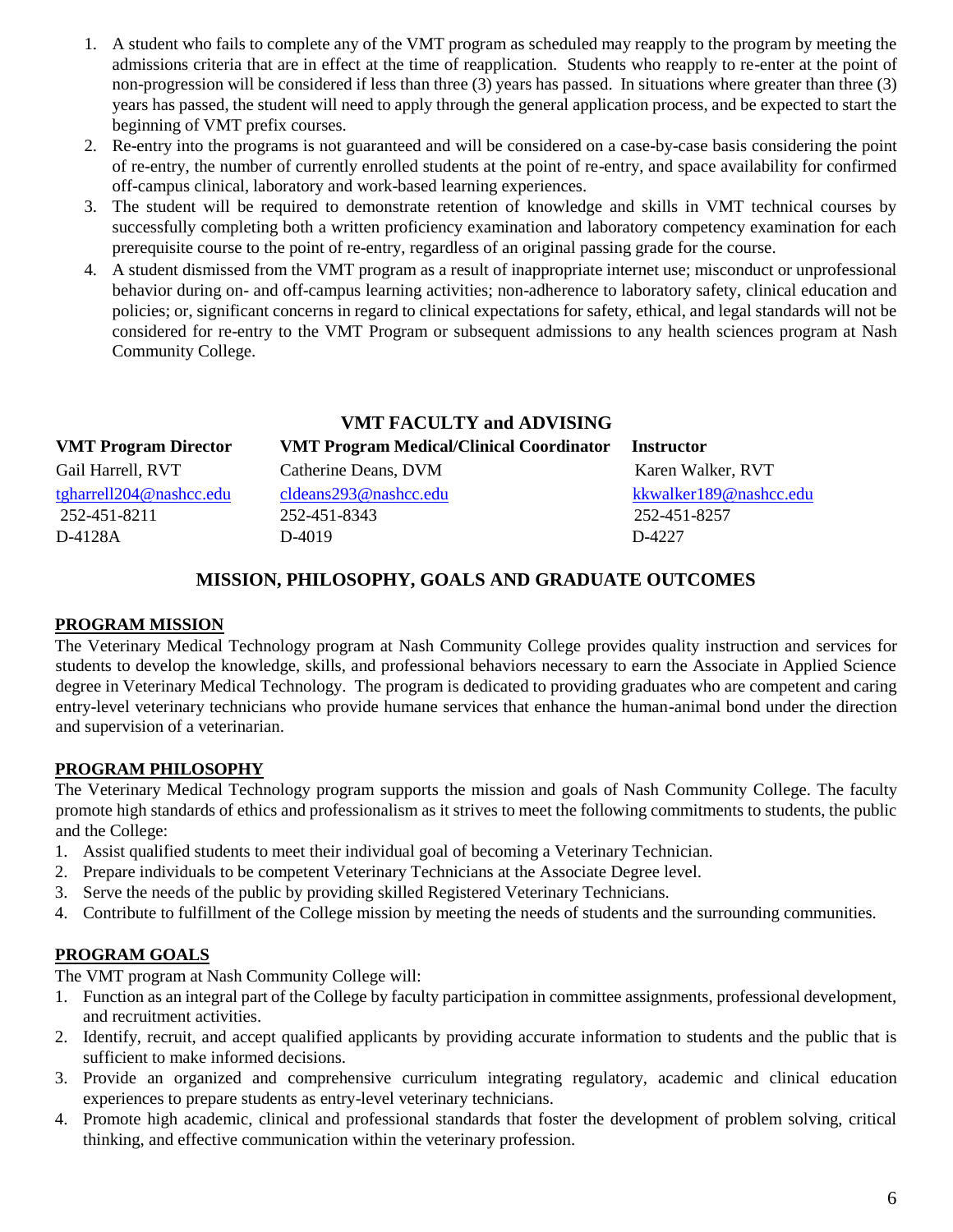5. Graduate entry-level veterinary technicians capable of gaining licensure and prepared to work safely, compassionately, and effectively in the best interest of the public under the direction and supervision of a veterinarian as an integral member of the veterinary health care team.

## **GRADUATE OUTCOMES**

Graduates of the Veterinary Medical Technology Program at Nash Community College will be able to:

- 1. Gain licensure and employment as an entry-level registered veterinary technician.
- 2. Work under the direction and supervision of a veterinarian while providing veterinary services.
- 3. Work collaboratively with veterinary professionals in a variety of clinical settings with the best interest of patients, owners and public health.
- 4. Demonstrate professional behaviors and clinical competence through effective communication, problem-solving and critical thinking in the delivery of veterinary services.
- 5. Uphold the ethical and legal standards of the profession by complying with the national and state regulations regarding the practice of registered veterinary technician in all practice settings.
- 6. Recognize the need for continued personal and professional growth through self-assessment and a commitment to lifelong learning to remain current in practice as a registered veterinary technician.

## **TECHNICAL STANDARDS (ESSENTIAL REQUIREMENTS) OF VETERINARY MEDICAL TECHNOLOGY EDUCATION: ADMISSION, RETENTION, AND GRADUATION STANDARDS**

Students enrolled in the VMT program at Nash Community College must demonstrate competence in various intellectual, physical and social aspects that represent the fundamentals of a professional veterinary technician upon graduation. The VMT curriculum provides the general, technical and clinical education required to enable the student to work in an array of professional settings. All students must meet the minimum criteria established by the Nash Community College VMT program without regard to student preference or choice for specialty care delivery in the future.

The Americans with Disabilities Act (ADA) ensures qualified applicants to public institutions the ability to pursue program admissions; however, the applicant must meet essential requirements. All students admitted to the VMT program will be held to the same standards with or without reasonable accommodations.

The following functions are considered essential requirements for admission, retention and graduation in Nash Community College VMT program. The purpose of these functions is to ensure VMT students provide safe, competent client care.

**Mobility/Motor Skills & Manual Dexterity:** Sufficient motor ability (balance, coordination, speed and agility) and strength to move independently throughout a clinical setting, to move equipment/clients, and to ensure safe and effective treatment.

*Examples (Not Inclusive):* 

- *To be able to walk and stand for at least 10 minutes at a time, multiple times an hour.*
- *Be able to lift objects weighing up to 50 pounds to a height of one meter or higher and carry the object or animal for a distance of two meters without assistance several times per day.*
- *Use hands, arms and legs to handle, install, position, restrain and move live animals, materials, equipment and supplies.*
- *Be able to have sustained contact with multiple species of animals and learn the safe handling, restraining, and working with these animals.*
- *Be able to move his/her body a distance of no less than three meters within two seconds of a signal to do so, to move rapidly from danger while handling animals in confined spaces.*
- *Perform the essential functions of the profession. This includes but not limited to: adjusting resistance on equipment, holding hooves while cleaning and evaluating, managing syringes, catheters, and common surgical instruments.*
- *Complete physical assessment and perform nursing duties in a timely manner. This includes but not limited to: performing palpation during physical exams, administering oral, intramuscular, subcutaneous and intravenous medication, inserting and removing tubes, collecting organic samples from live animals and performing wound care. Handle surgical instruments, which includes but not limited to assisting with hemostats or other instruments while assisting in surgery.*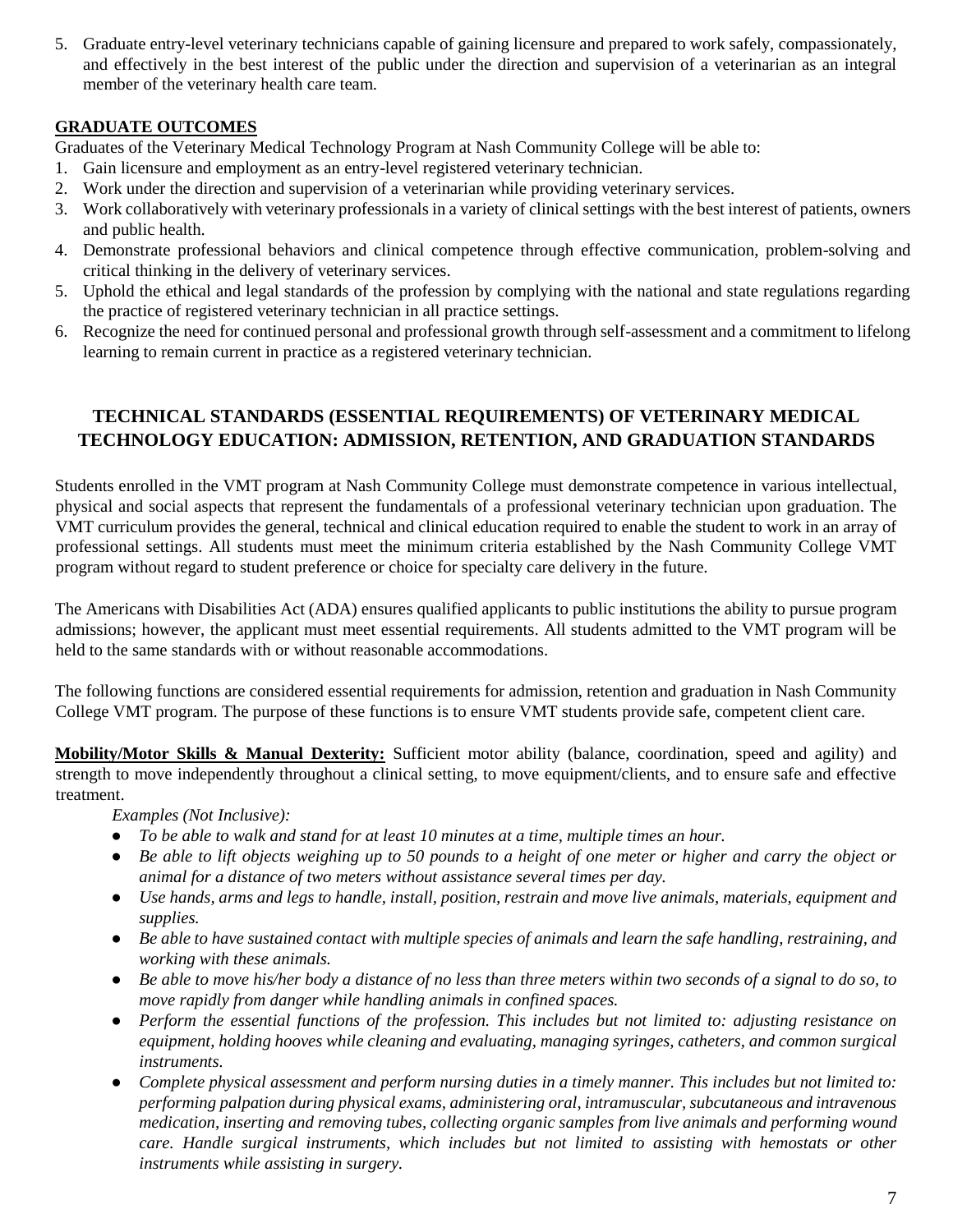- *Monitoring general anesthesia in an animal patient as well as placing intravenous and urinary catheters.*
- *Being able to hold, manipulate, or tie materials ranging from a cloth patch to a very fine string. This includes but not limited to: using a surgical sponge: typing a 00 silk suture; endotracheal intubation; intravenous injection; catheterizing animals to obtain sample of urine and/ or other body fluids; applying bandages.*
- **Sensory Abilities:** Sufficient auditory, visual and tactile abilities to safely and correctly assess patient's health needs. *Examples (Not Inclusive):*

● *Auditory (corrected or not):* o *Monitor and assess health status, including auscultation of heart and lungs, and respond to equipment alarms and warning sounds from animals, humans, and/or equipment of impending danger or injury.* 

- o *Recognize and respond to distress sounds from an animal and alarms/warning signals on animalmonitoring equipment directly through intercommunication systems to ensure patient safety.*
- o *Communicate in surgery while all occupants wear surgical masks* o *Detect movement of large animals in a pen or corral.*
- o *Be able to monitor multiple patients in an ICU.*
- *Visual (corrected or not):* o *Able to determine minute details, very small variations in color and adequate depth perception (size shape and texture), including differentiation of details as viewed through a microscope. This includes characterizing and interpreting the color, odor, clarity, and viscosity of body structures and fluids, observing variations in skin and mucous membrane color, integrity, pulsations, tissue swelling, etc.* 
	- o *Be able to observe and assess as necessary in nursing care both from a distance and close by in order to recognize physical status and non-verbal responses including behaviors.*
	- o *Use a compound microscope to identify cells and organisms and be able to differentiate colors of stained objects.*
	- o *Able to observe movement a distance ranging from 30-45 centimeters to 10-20 meters at a discrimination level that permits detection of subtle differences in movement of the limbs in animals. This includes detecting and describing a change in color of hair coat caused by licking or trauma; detecting abnormal head posture in a parakeet; monitoring respiratory rate during anesthesia; reading anesthesia monitoring equipment.*
	- o *Able to discriminate shades of black and white patterns in which the band is not more than 0.5 mm in width. This includes characterizing bacterial hemolysis on a blood agar plate; density patterns on a radiograph; and trace ECG.*
	- o *Possess adequate depth perception to a detection of 0.5 cm elevation, which is no more that 1 cm in diameter on a slightly curved surface. This includes detection of tissue swelling on the hip on a smooth-haired dog; determining presence of reaction to skin testing for allergies.*
- *Tactile:* o *Palpate and interpret findings, i.e. palpation of pulses, lymph nodes or trachea to determine proper endotracheal tube size.* 
	- o *Recognize temperature or texture changes.*

**Communication Skills:** Sufficient communication abilities in English for written (printed and typed), verbal (direct and telecommunications) and non-verbal communication with patients, clients and other staff in the clinical environment.

*Examples (Not Inclusive):* 

- *Read, write, speak and report accurately and effectively in English.*
- *Comprehend and carry out complex written and oral instructions given in English*
- *Utilize informatics appropriately within college and/or facility policy,*
- *Be able, when communicating with other individuals by speech; either in person or by telephone, to make legible and coherent written notes in English within appropriate space provided on the appropriate forms.*

**Behavioral/Social Interpersonal Skills:** Sufficient behavior and social abilities to interact and work collaboratively with individuals, groups, and families.

*Examples (Not Inclusive):* 

● *Demonstrate professional and socially appropriate behavior; maintain cleanliness and personal grooming consistent with close human and animal contact.*